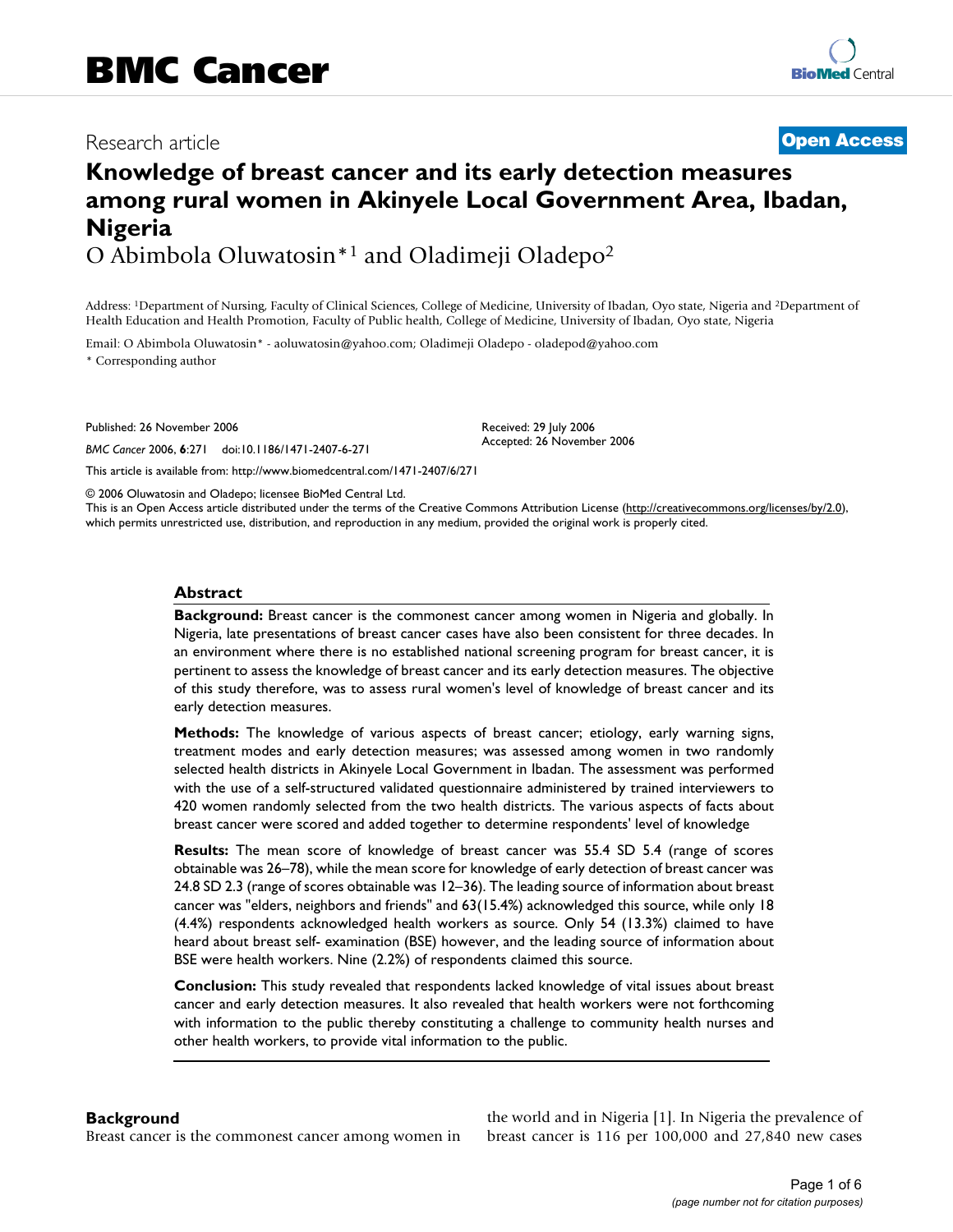were expected to develop in 1999[1]. Recent observations show that the frequency of breast cancer has risen over that of non-Hodgkin's lymphomas and cervical cancer in Nigeria[2]. This trend was attributed to several factors; the acceptance of fine needle aspiration as an accurate diagnostic evaluation, increased awareness about breast cancer and usefulness of breast self-examination [2].

The relative frequencies of breast cancer among other female cancers, from Cancer Registries in Nigeria were 35.3% in Ibadan, 28.2% in Ife-Ijesha, 44.5% in Enugu, 17% in Eruwa, 37.5% in Lagos, 20.5% in Zaria and 29.8% in Calabar [3]. In all the centers, except Calabar and Eruwa, breast cancer rated first among other cancers. Further reports showed that majority of cases occurred in pre menopausal women, and the mean age of occurrence ranged between 43–50 years across the regions. The youngest age recorded was 16 years, from Lagos [3]. Adebamowo and Ajayi [1] also reported that peak age of incidence in Nigeria is 42.6 years, and that 12% of cases occurred before 30 years while postmenopausal women accounted for 20% of cases. These authors were of the opinion however that "...these parameters may be more reflective of the demographic profile of Nigeria than an inherent difference in epidemiological characteristics of breast cancer in Nigeria..." [1].

The predominant feature of late presentation of breast cancer had been reported over three decades in Nigeria [4- 9]. This is probably due to the fact that there is no established national screening program for breast cancer. Awareness of early detection measures of breast cancer such as clinical breast examination (CBE) and breast self examination (BSE) is also low [1]. In an environment where late presentation is predominant and where most breast cancers were detected accidentally by women themselves [1] there is an urgent need for awareness of breast cancer and its early detection measures. Similarly, baseline reports on current level of knowledge would be vital to an effective awareness program, hence the need for studies assessing level of knowledge of breast cancer in the population [1]. The diagnosis of breast cancer is a topic that is not freely discussed, hence lack of knowledge prevails. It has also been documented that rural population is usually neglected in health education issues [10] hence the selected population. A recent study reported that 73 out of 326 breast cancer patients recruited for study initially were women who lived predominantly in the rural area [11].

The women in the districts studied, have access to a primary health care center (PHC) which only deals with minor ailments and treatment of common diseases. Women make use of the health facility basically for maternity and child care. Since there is no established National

screening program for breast cancer, this study may provide evidence for the requirement of such in the future and also provide justification for training of Nurses in PHC to perform clinical breast examination and teach clients breast self examination.

# **Objective of study**

To assess rural women's level of knowledge of breast cancer and its early detection measures.

## **Methods**

A Multistage sampling technique, that included the following variables: health district, villages; households and the unit of enquiry, was utilized. Two health districts, Alabata and Iroko, were randomly selected among the 10 health districts that met the criteria for accessibility and being rural, in Akinyele Local Government Area. In order to have a sample that would be representative of the health districts, villages in each health district were categorized into three based on distance to the primary health care center. Category A was the village, which housed the PHC, B villages were those within 5 km radius to the PHC, and C villages were those > 5 km walking distance to the PHC.

Two villages each were randomly selected from group B and three villages each from group C. In each village the acknowledged center of the village was located and the central house was selected subsequently. Every third house on either side was selected. One woman was selected in each household based on the willingness to participate.

The sample size was calculated using the projected female population in the two health districts (4135), and the following parameters: worst accepted value at 0.2%, frequency expectancy, 2.2%, based on previous report of BSE practice finding [13] which acknowledged that only 2.2% of women carried out BSE, at 95% confidence interval. Based on these parameters the calculated sample size came to 375. However 420 (representing 10% of 41135 (the projected female population calculated from the 1991 population census) women were interviewed. The inclusion criteria were that a woman must be aged 20–60 years, and must have been resident in the village for a minimum of six months.

The instrument used for data collection was a structured questionnaire developed by the author and modified based on findings of focus group discussions. The questionnaire was translated to the local language, Yoruba. The test, retest reliability of the instrument was conducted using 20 women, and their data was not part of the sample. The reliability was calculated using correlation coefficient and r *= 0.95*. As this report was part of a larger study,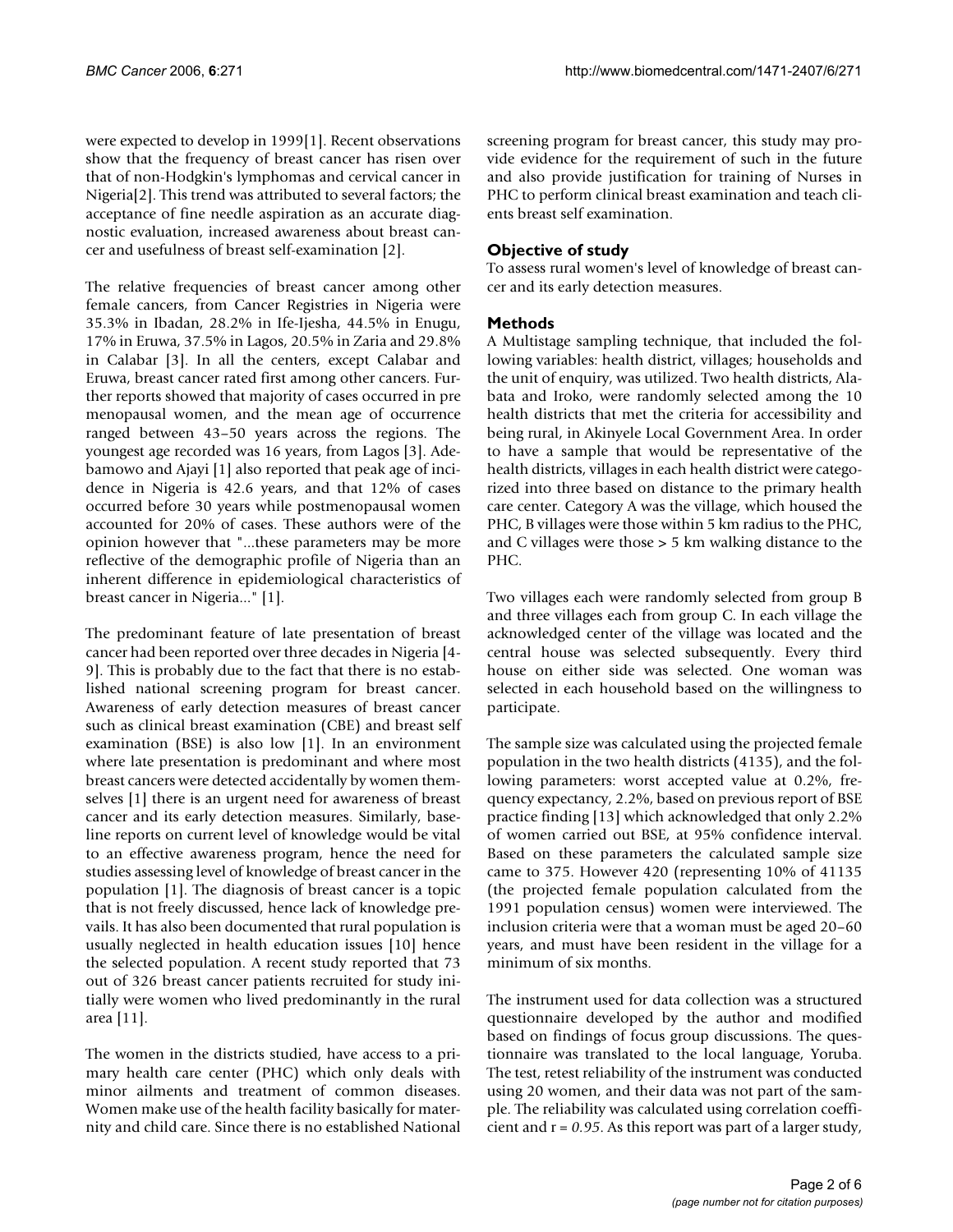the questionnaire consisted of four sections, with a total of 56 items. Questions on demography, knowledge of incidence, cause and risk factors of breast cancer, knowledge of early warning signs of breast cancer, knowledge of early detection measures were considered for the purpose of this paper.

Interviews were conducted by research assistants specifically trained for this study and one of the researchers. The research assistants were also experienced in data collection for community studies. The interview was conducted on one to one basis, that is just the interviewer and the woman but it was within the reach of others. This was based on the culture in the rural communities. Some women declined participating in the study but data collection continued until 420 interviews were carried out. Daily post field verbal reports during data collection showed that most of the women who declined were the elderly. A written record was not kept.

Data analysis was carried out using EPI INFO statistical package and descriptive statistics of frequency and percentages were used. The knowledge score was calculated by assigning 3 to the correct response, 1 to the wrong response, and 2 to "I don't know". Scores from each of the following aspects: knowledge of risk factors, knowledge of early warning signs and knowledge of treatment of breast cancer were pulled together to have the overall knowledge score. The expected minimum score was 26 and the maximum 78.

#### *Ethical consideration*

The chairman of the Local government gave official permission to use the setting for the research. Through the chiefs of the selected villages a meeting was organized with women and women leaders. At that meeting, adequate information was given about the study. After this, a meeting with women in the community was held and there, thorough explanation of the study was given emphasizing their right to decide to participate or not. The researcher enjoyed maximum cooperation in the community.

#### **Results**

Four hundred and seven (96.6%) out of 420 questionnaires were found adequate for analysis. The mean age of respondents was 37.4 (S.D. 12.5) years. Those that were married among them constituted 82.9%. They were predominantly Muslims, 55.6%, while 43.8% were Christians. 56.5% had no formal education, and only 26.1% had primary school education (see table 1)

#### *Knowledge of cause/risk factors for breast cancer*

Only 212 (52%) identified that the cause of breast cancer is unknown. Table 2 shows respondents' knowledge of risk factors for breast cancer.

#### *Knowledge of early warning signs of breast cancer*

In considering respondents' knowledge of early warning signs of breast cancer, 300 (73.7%) of the respondents claimed that they did not know any warning signs. Only eight, (1.9 %) identified that a painless lump could be a warning sign of breast cancer. Twenty six (6.4%) acknowledged swelling, only one person (0.2%) acknowledged breast skin changes, two (0.5%) acknowledged discharge from the nipples and another four (1%) considered nipple retraction as a warning signs of breast cancer. Other signs identified by one respondent each were fever, purities, cold, weight loss and presence of a wound. Six respondents (1.5%) identified pain as an early warning sign of breast cancer.

#### *Knowledge of "treatment of breast cancer"*

Three hundred and forty three (90.7%) of the respondents did not know anything about treatment of breast cancer. Eighteen (4.8%) identified use of drugs (hormone replacement/chemotherapy), two (0.5%) acknowledged surgery and one respondent identified the combination of chemotherapy, surgery and radiotherapy. More than half of the respondents 224 (55.2%) however agreed that early treatment of breast cancer might prevent death while 15 (3.7%) did not support that early treatment may prevent death. One hundred and sixty seven (41%) claimed that they did not know.

Each of the following aspects: knowledge of risk factors, knowledge of early warning signs and knowledge of treatment of breast cancer were scored and the score pulled together. The overall mean knowledge score was 55.4 SD 5.4. The range of the scores was 34 – 70.

There was no significant difference in the mean knowledge scores across age groups  $p = 0.2$ . However the lowest mean knowledge score of 54.4 SD 4.8 was recorded among the 51– 60 years age group while the highest mean knowledge score of 55.9 SD 5.9 was recorded among the 41– 50 years age group. There was no significant difference in the knowledge mean scores based on marital status  $p = 0.3$ ; but the married group had the highest mean score of 55.6 SD 5.6. There was also no significant difference in the mean knowledge score across educational groups  $p = 0.2$ .

#### *Knowledge of early detection measures of breast cancer*

The respondents identified various measures that are not within the conventional methods of early detection measures. These include breast cleanliness, washing the nipples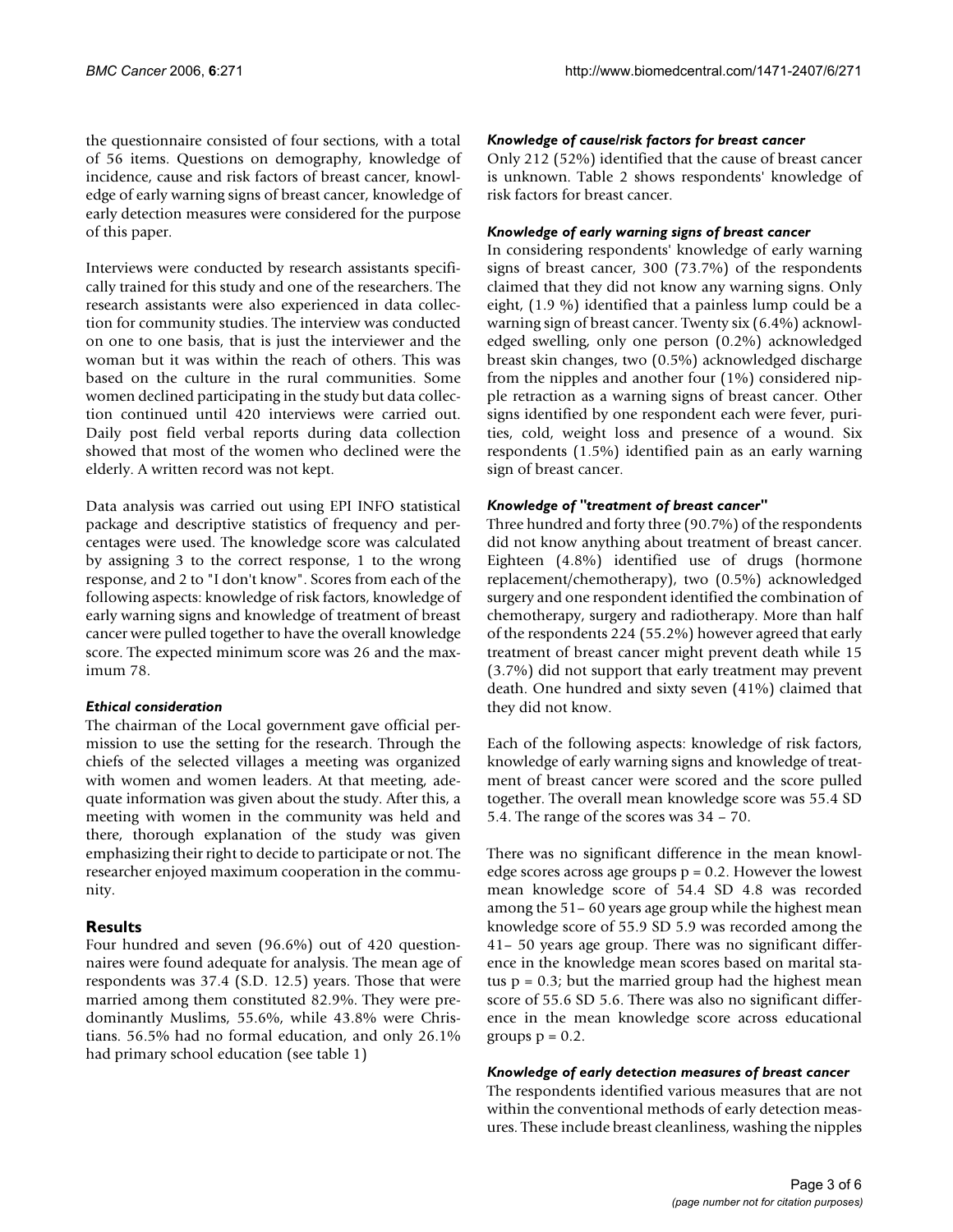| Demographic characteristics  | Category            | <b>Frequency</b> | Percentage |  |
|------------------------------|---------------------|------------------|------------|--|
| Age group $N = 405$          | $20 - 30$ years     | 165              | 40.7       |  |
|                              | $31-40$ years       | 97               | 24         |  |
|                              | 41-50 years         | 80               | 19.8       |  |
|                              | 51-60 years         | 63               | 15.5       |  |
| Marital status $N = 403$     | Married             | 334              | 82.8       |  |
|                              | Separated           | 8                | 2.0        |  |
|                              | Widow               | 45               | 11.2       |  |
|                              | Single              | 4                | 3.5        |  |
|                              | <b>Divorced</b>     | $\overline{2}$   | 0.5        |  |
| Religion $N = 390$           | Traditional         | $\overline{2}$   | 0.6        |  |
|                              | <b>Muslim</b>       | 217              | 55.6       |  |
|                              | Christian           | 7                | 43.8       |  |
| Educational status $N = 402$ | No formal education | 227              | 56.5       |  |
|                              | Informal education  | 7                | 1.7        |  |
|                              | Primary school      | 105              | 26.1       |  |
|                              | Junior secondary    | 32               | 8          |  |
|                              | Senior secondary    | 24               | 6          |  |
|                              | Tertiary            | 7                | 1.7        |  |

#### **Table 1: Demographic characteristics of respondents.**

regularly, and traditional care among others. However only 26 (6.4%) identified BSE while only 5 (1.2%) identified clinical breast examination and none identified mammography as an early detection measures. Only 58 (14.3%) of the respondents knew that BSE should be performed 2–3 days after menstruation monthly and 43 (10.6%) knew that women who have reached menopause were expected to choose a specific day of the month to perform BSE.

Only 49 (12%) were aware of the three processes involved in BSE, that is, standing in front of a mirror to examine the breasts, lying down and while bathing. Twenty two (5.4%) acknowledged that women who are thin have the advantage of detecting breast lump easily while more, 33 (8.1%) agreed that it is more difficult for fat women to detect breast lump. Only 53 (13%) agreed that younger women (< 50 years) discover breast lump than the older

women. The overall mean score was 24.8 SD 2.3 out of a minimum score of 16 and a maximum of 36.

#### *Practice of early detection measures*

Three hundred and ninety four responded to the question "Have you ever examined your breast for early detection of breast cancer?" Three hundred and fifty one (89.1%) said NO, while only 43(10.9%) said "YES". However only 26 (6.4%) claimed to have examined their breasts by themselves, eight (2%) claimed to have been examined by health workers, two (0.5%) by their mothers, three (0.7%) by their mothers in law, another three (0.7%) by their husbands, and one (0.2%) was examined by a friend.

In response to the question: "how many times in a month do you perform breast self examination?" majority of the respondents, 323 (79.4%) acknowledged that they did

| Table 2: Respondents' knowledge of risk factors. |  |  |
|--------------------------------------------------|--|--|
|--------------------------------------------------|--|--|

| <b>Risk factor</b>                                                        | <b>Frequency of positive response</b> | Percentage of sample |  |
|---------------------------------------------------------------------------|---------------------------------------|----------------------|--|
| Fat women are more prone to breast cancer than slim women.                | 88                                    | 21.6                 |  |
| Taking of oral contraceptive pills is a risk for breast cancer.           | 71                                    | 17.4                 |  |
| Prolonged breastfeeding is a risk for developing breast cancer.           | 157                                   | 38.6                 |  |
| Early menarche and late menopause is a risk for developing breast cancer. | 159                                   | 39.1                 |  |
| Delayed first pregnancy is a risk for developing breast cancer.           | 43                                    | 10.5                 |  |
| Infertility is a risk for developing breast cancer.                       | 34                                    | 8.3                  |  |
| Breast cancer is more common among older women than younger ones          | 80                                    | 19.6                 |  |
| Multiparity is a known risk for breast cancer.                            | 148                                   | 36.4                 |  |
| Prolong breast feeding is not a known risk for breast cancer              | 176                                   | 43.2                 |  |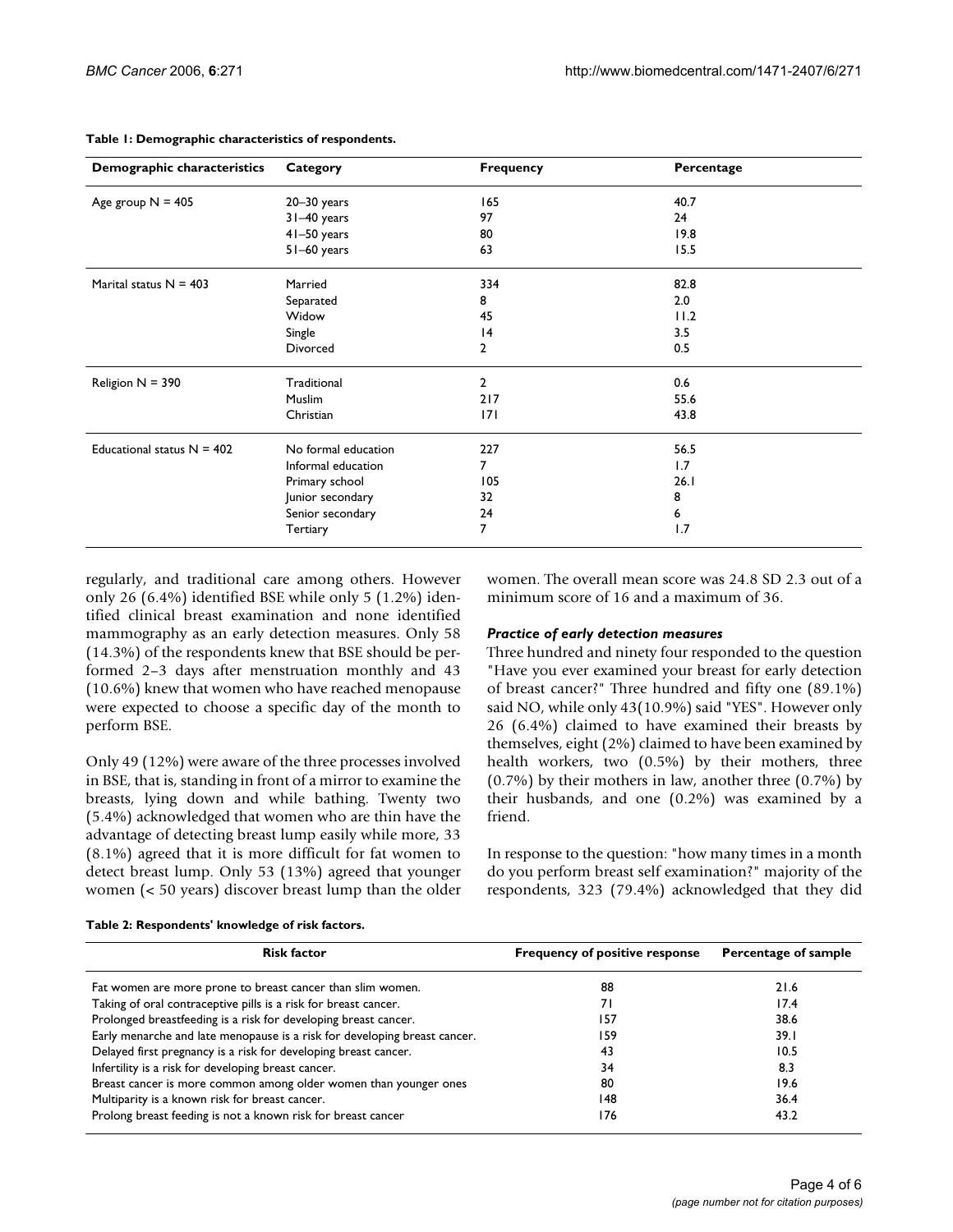not practice BSE. None examined their breasts once a month. One participant (0.2%), claimed to examine her breast six times a month. Another five (1.2%) acknowledged examining their breasts eight times a month, while 66 (16.2%) could not remember how many times a month they examined their breast.

#### *Source of information*

Three hundred and forty nine (85.7%) of the respondents claimed to have heard about breast cancer but only 54 (13.3%) claimed to have heard about BSE. Respondents' leading source of information about breast cancer was "elders, neighbors and friends", sixty three (15.4%) acknowledged this source. Twenty two (5.4%) acknowledged television and radio, 21(5.2%) acknowledged getting information from those that had the disease while only 18 (4.4%) acknowledged health workers as their source of information. However the leading source of information about BSE was health workers, nine (2.2%) of respondents claimed this source while two (0.5%), acknowledged television/radio and one (0.2%) claimed "elders neighbors and friends" and another acknowledged the questionnaire as the first source of information.

### **Discussion**

Formal education provides an advantage in the understanding of various health issues. This study revealed that majority of the population had no formal education. The educational structure is different from that of a study conducted in Port Harcourt (a major city in Nigeria) in which 98% of the study population had formal education [12]. Another study [13] in a sub urban population also reported that 33.2% of the population had no formal education. These findings affirm the educational disparity between rural and city dwellers. More than half of the study population was in the 20–40 year age group. This reflects the experience on the field whereby many of the older women declined participating in the study, giving the reason that they were past childbearing.

The knowledge of risk factors for breast cancer in this study was poor. This finding is similar to that of previous studies [12,14]. Majority of the respondents were not aware of early warning signs of breast cancer. Only 1.9% acknowledged a painless lump as an early warning sign. This is similar to a previous report from Ibadan about a decade ago [7] but contrary to the finding of a study [14] among teachers. The lack of knowledge may be explained by the findings that the leading source of information about breast cancer was "elders, neighbors and friends". One can therefore imply that lack of knowledge of accurate information about breast cancer exists in the community. There is therefore a need to emphasize during breast cancer awareness programs, that a painless lump is significant, though pain is considered a general indicator for impending danger. The finding that six respondents considered that breast wound is an early warning sign of breast cancer reiterates the need for specific emphasis on early warning signs during beast cancer awareness in the community.

The overall knowledge of treatment of breast cancer is also very poor perhaps because typically in Nigeria especially among the low socioeconomic class, patients and relations usually do not bother about the details of treatment. The treatment is usually left to the discretion of the health care provider. This was also observed in a previous study among Egyptians [15]. It is disturbing that few of the participants (3.7%) did not think that early treatment may prevent death. This may be an indication that the myth "that breast cancer means death" is rooted in this community.

One of the local names for breast cancer in the setting for this study is "jejere". "Jejere" means "that which devours". This among others has implications for community health nurses' breast cancer awareness programs.

The finding that none of the respondents acknowledged mammography as an early detection measure is expected since mammography is not readily available to this population [1]. The findings that few of the participants acknowledged BSE as an early detection measure, and that the very few that practiced it did not do it according to the classic BSE technique is of a major concern in an environment where this seems to be the only easily accessible early detection measure for breast cancer. On the contrary, previous studies in sub urban and urban communities in Nigeria [12,13] have reported higher percentages of population practicing BSE. However, they did not practice BSE according to the classic technique. A previous study [16], in a rural community in India reported that none of the participants had ever practiced BSE.

Findings also showed that the recommended clinical examination once a year is not popular. Various groups – mothers, mother in-laws, husbands, and friends were reported to conduct breast examination for the participants. In an environment where there is no active national screening programme [1], this is of great concern.

More respondents were better informed about breast cancer than about BSE. The leading source of information on breast cancer was "elders, neighbors and friends", whereas a previous study in Northern Nigeria [6] had reported electronic media as leading source of information on breast cancer. For BSE on the other hand, the leading source of information was health care workers. This finding is similar to those of previous studies [12,13]. It is understandable that health care workers have consistently